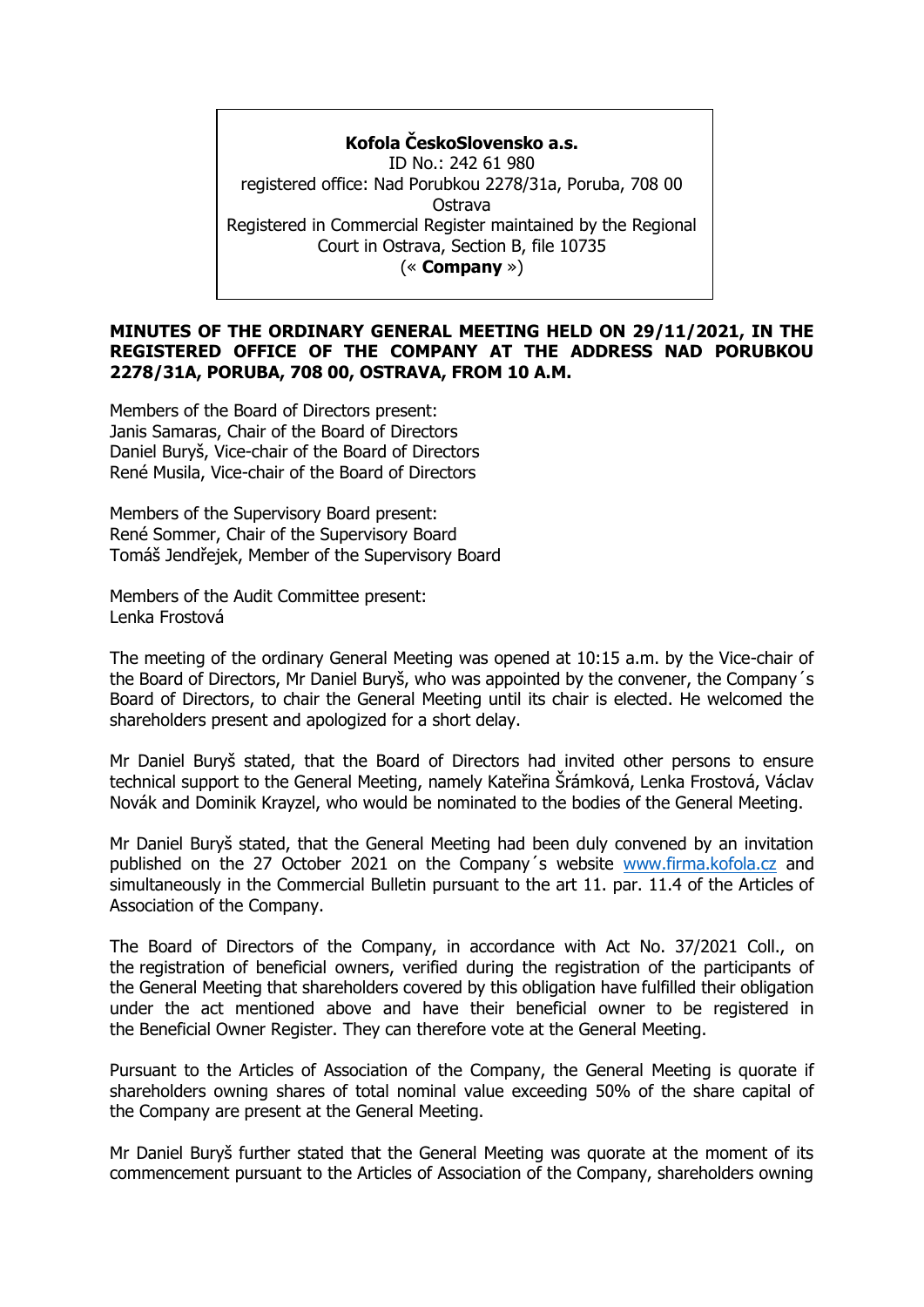15,132,563 pieces of listed common registered shares each of a face value of CZK 50 therefore the shares of a total nominal value of CZK 756,628,150 representing 71.36% (seventy-one percent point thirty-six) of the share capital of the Company being present at the General Meeting; for the calculation of the Company's quorum it was taken into account that shareholders owning 31,803 shares voted by correspondence. It was further stated that 1,084,851 pieces of shares were held by RADENSKA, družba za polnitev mineralnih voda in brezalkoholnih pijač, d.o.o., controlled by the Company; the voting right cannot be performed by these shares, therefore they were deduced, causing the reduction of the number representing hundred percent of shares of the Company.

Mr Daniel Buryš, member of the Board of Directors authorized to chair the Company's General Meeting until the election of its bodies, stated that today´s General Meeting has the following agenda:

- 1. Opening of the General Meeting
- 2. Decision on the distribution of profit and other own resources of the Company
- 3. Information on the Company´s dividend policy for the period 2021-2023
- 4. Re-election (confirmation of the current member in office) of a Member of the Company´s Audit Committee
- 5. Approval of the acquisition of treasury shares by the Company and/or its controlled entity
- 6. Discussion
- 7. Closing

Mr Daniel Buryš further informed the shareholders present of voting procedures at the General Meeting by voting ballots. The shareholders were also authorised to cast their votes by correspondence, as they had been properly informed in the invitation to the General Meeting. Mr Daniel Buryš stated that nine of the Company's shareholders owning 31,803 pieces of shares used the option pursuant to the previous sentence. The shareholders voting by correspondence are presumed to be present at the General Meeting only for the purpose of voting on those points of the program to which they casted their votes by correspondence

It was further stated that for the purpose of voting on resolutions concerning the organization of the General Meeting, the shareholders with 31,803 votes voting by correspondence were considered as absent at the General Meeting for the voting on the proposals under point No 1. The General Meeting is quorate, shareholders owning 15,100,760 pieces of listed common registered shares each of a face value of CZK 50, therefore the shares of a total nominal value of CZK 755,038,000, representing 71.21% (seventy one point twenty one per cent) of the share capital of the Company being present at the General Meeting for the vote on point No 1 of the agenda; for the calculation of the Company's quorum it was taken into account that 1,084,851 pieces of shares were held by RADENSKA, družba za polnitev mineralnih voda in brezalkoholnih pijač, d.o.o., controlled by the Company; the voting right cannot be performed by these shares, therefore they were deduced, causing the reduction of the number representing hundred percent of shares of the Company.

Afterwards, the General Meeting under the point No. 1 proceeded to the election of bodies of the General Meeting.

Mr Daniel Buryš presented a proposal of the Board of Directors for the composition of the General Meeting's bodies as follows:

Chair of the General Meeting: Kateřina Šrámková Minute taker: Václav Novák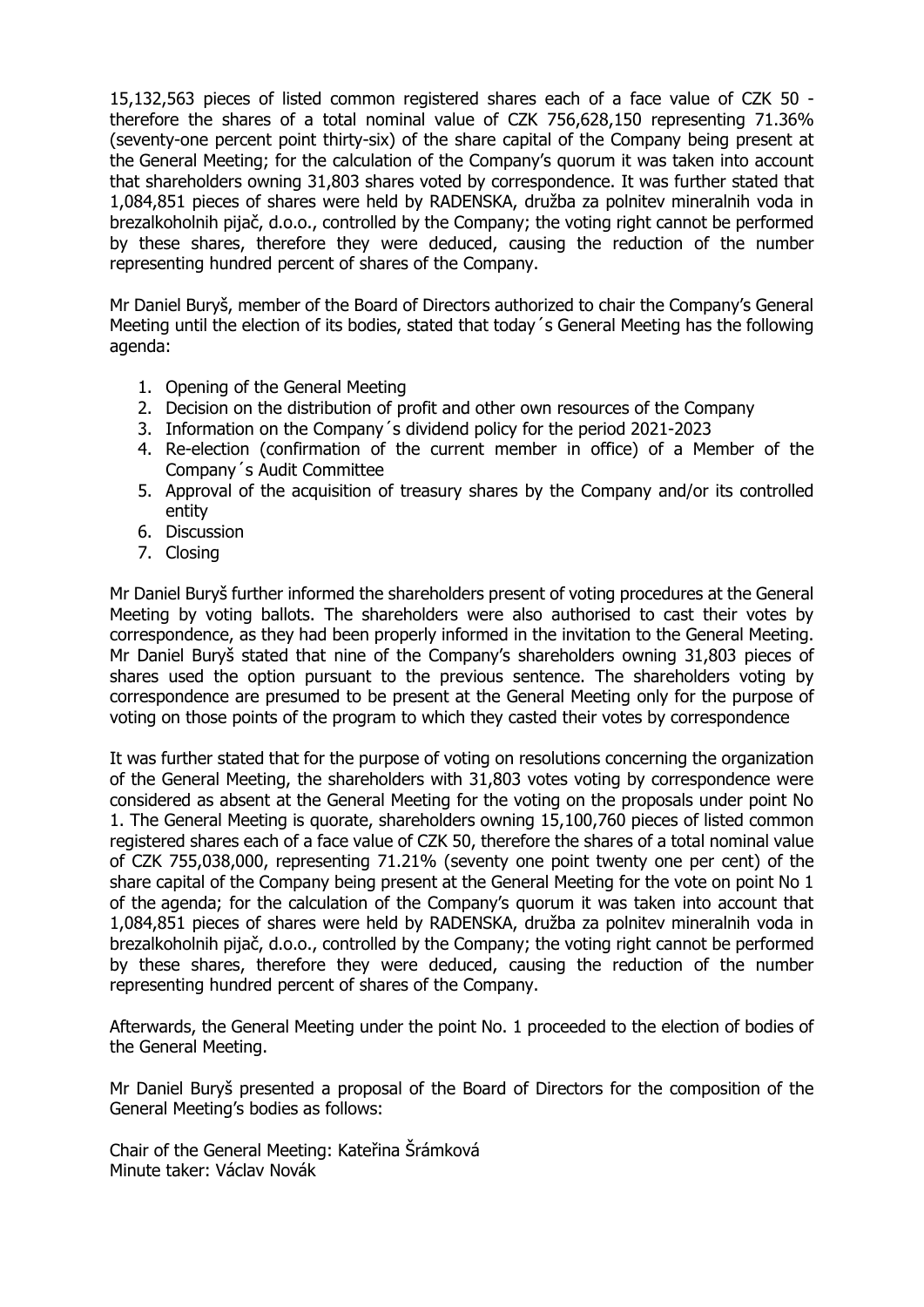Minute verifier: Lenka Frostová Scrutiniser: Dominik Krayzel

No queries were raised by the shareholders present as to this proposal, Mr Daniel Buryš therefore invited the General Meeting to vote on the bodies:

# **RESOLUTION No. 1:**

**"The General Meeting elects Ms Kateřina Šrámková as Chair of the General Meeting, Mr Václav Novák as minutes taker, Ms Lenka Frostová as minutes verifier, and Mr Domink Krayzel as scrutiniser."**

A majority of votes of the shareholders present is required to adopt a decision on the election of the bodies of the General Meeting.

**After the votes had been cast and counted, Mr. Daniel Buryš stated that the General Meeting had approved the resolution by 14,999,045 votes, i.e. 99.326% of votes of all shareholders present. No votes were against, and 101,715 (0.0674%) votes abstained. The resolution was adopted.**

Afterwards Mr Daniel Buryš stated that the bodies of the General meeting had been elected, and invited Ms Kateřina Šrámková, the Chair of the General Meeting, to take her office.

The Chair of the General Meeting welcomed again the shareholders present.

She invited the General Meeting to vote by ballots on the approval of the General Meeting's Rules of Procedure and Voting Rules proposed by the Board of Directors that had been published on the Company's website [https://investor.kofola.cz/en/.](https://investor.kofola.cz/en/) No queries or other proposals were raised by the shareholders present as to this proposal.

The Chair of the General Meeting invited the General Meeting to vote on the following proposal:

# **RESOLUTION No. 2:**

**"The General Meeting approves the Rules of Procedure and the Voting Rules of the General Meeting of the company Kofola ČeskoSlovensko a.s. as presented by the Board of Directors of the Company."**

A majority of votes of the shareholders present is required to adopt this resolution.

**After the votes had been cast and counted, the Chair of the General Meeting stated that the General Meeting had approved the resolution by 14,999,045 votes, i.e. 99.326% of the shareholders present. 1,782 (0.012%) votes were against the resolution and 99,933 (0.662%) votes abstained. The resolution was adopted.**

For the purposes of a due execution of the minutes of the General Meeting, the Board of Directors proposed to vote on the granting of a permission to the Company to take a sound recording of the General Meeting. No proposals or counterproposals were raised by the shareholders present as to this proposal.

The Chair of the General Meeting put the resolution to the vote as follows: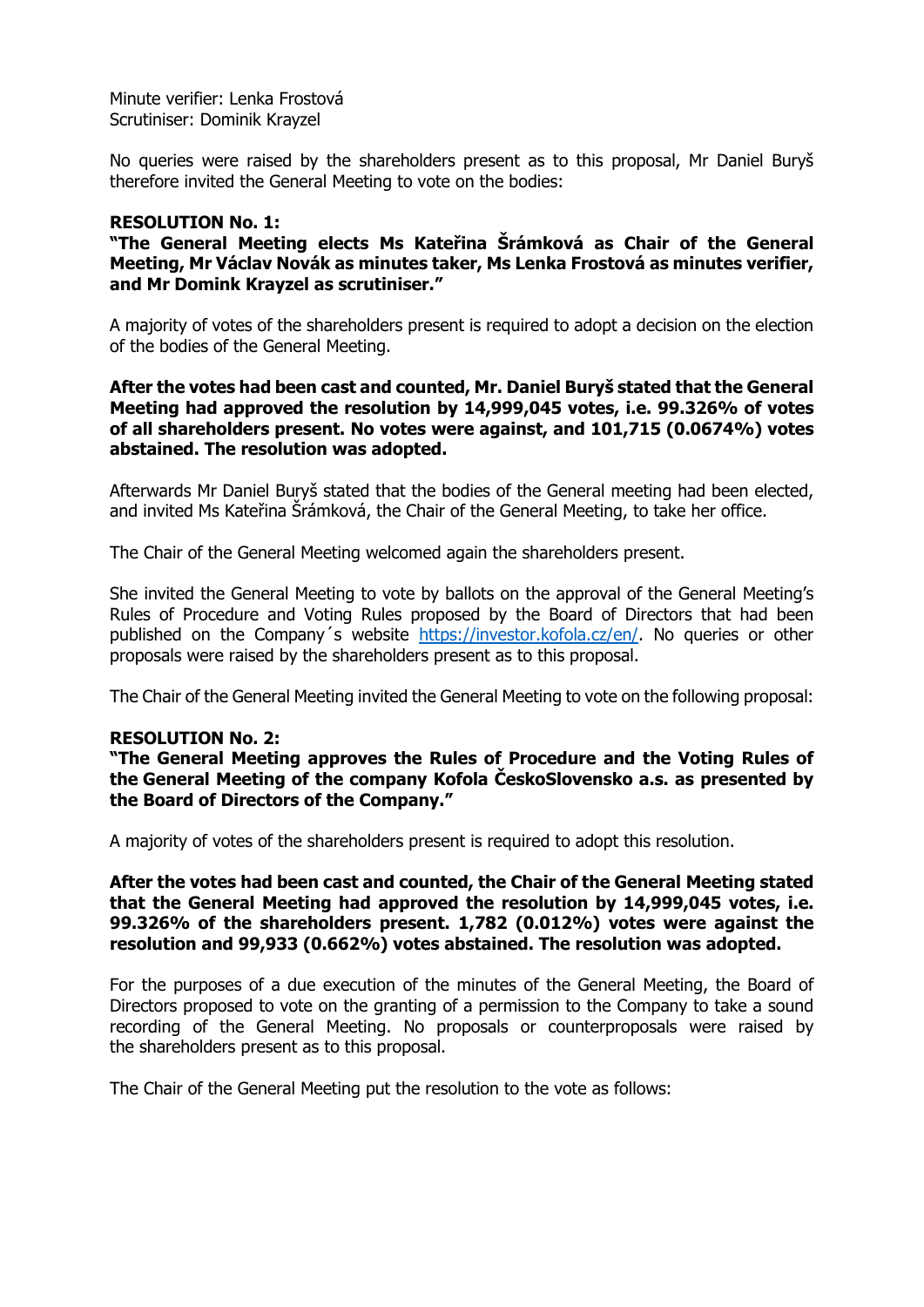# **RESOLUTION No. 3**

# **"The General Meeting approves to take a sound recording from the General Meeting of the Company."**

A majority of votes of the shareholders present is required to adopt this resolution.

**After the votes had been cast and counted the Chair of the General Meeting stated that the resolution had been approved by 14,999,045 votes, i.e. 99.326% of the shareholders present. No votes voted against, and 101,715 (0.674%) votes abstained. The resolution was adopted.**

Afterwards, the discussion on the Para 1 was closed.

Then discussion on the Para 2 of the General Meeting's program started.

# **Para 2: Decision on the distribution of profit and other own resources of the Company**

The Chair of the General Meeting asked the Vice-chair of the Board of the Directors, Mr Daniel Buryš to inform the shareholders present on the Board of Director´s proposal on the distribution of the profit and other own resources.

Mr Buryš stated that the Company´s financial statements were approved on an ordinary General Meeting where, due to the difficult pandemic situation, it has been decided (communicated) to postpone the decision on the distribution of profits after the main season of the year 2021. The Board of Directors confirms that the Company is in good financial shape and therefore propose the distribution of profits and other own resources. We assume that the profits generated by the Company in the amount of CZK 181,060,131 with a part of the undistributed profits form previous years in the amount of CZK 119,881,166 for a total of CZK 300,941,298 will be paid as a share of profits and other own resources to the Company´s shareholders. The proposed amount that will be paid to the shareholders is CZK 13.50 per one share of the Company before taxes. The Supervisory Board reviewed the Board of Director´s submitted proposal on the distribution of profits and other own resources of the Company and stated that it is in compliance with the law and the Articles of Association of the Company and recommended the General Meeting to approve it.

It was further stated that the decisive date to exercise the right to dividend is 22 November 2021. The amendment of the Articles of Association of the Company relevant to the change of the decisive date to exercise the right to dividend (the subsequent) will take effect from the 1 January 2022. In the next year, the right will follow after the General Meeting, which was a request from the Stock exchange.

The Chair of the General Meeting read the proposal of the resolution:

**"The General Meeting of the Company approves the distribution of profit generated by the Company in 2020 in the amount of CZK 181,060,131.95 and part of the undistributed profit of previous years in the amount of CZK 119,881,166.05, i.e. a total amount of CZK 300,941,298 to the shareholders (hereinafter referred to as the "dividend"). The dividend amounts to CZK 13.50 per one share before taxation. The relevant date to exercise the right to the dividend is November 22, 2021. The right to the dividend shall be vested in the persons who are shareholders of the Company on the relevant date for the exercise of the right to the dividend pursuant**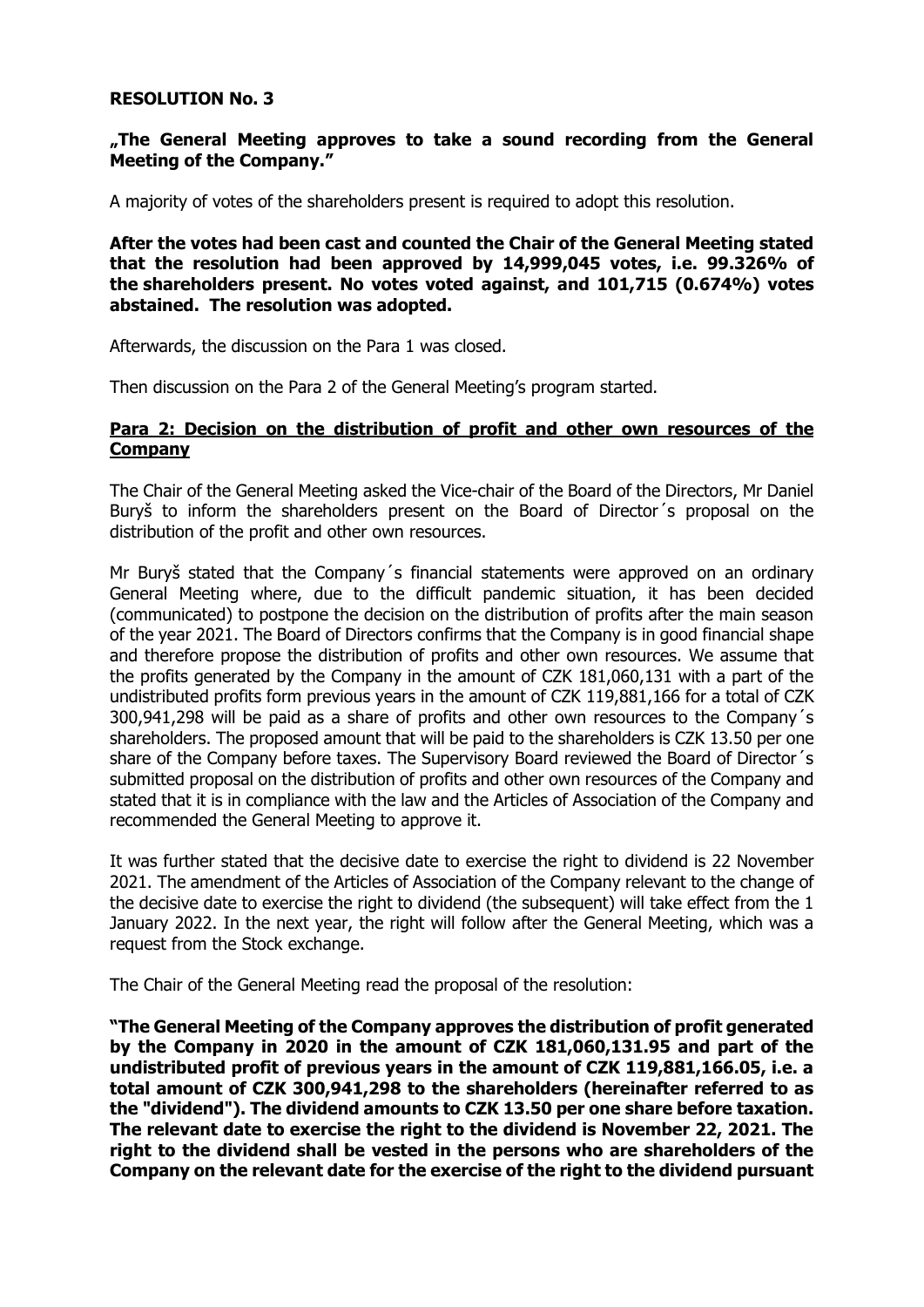**to the preceding sentence. The amount of the dividend is calculated from the total number of shares issued by the Company, i. e. 22,291,948 shares. The dividend allocated to treasury shares held by the Company at the relevant date shall not be paid. The amount corresponding to the dividend attributable to the treasury shares held by the Company at the relevant date to exercise the right to the dividend shall be transferred to the account of undistributed profit of previous years. The dividend is payable on December 9, 2021. The dividend will be paid through Česká spořitelna, a.s., ID No.: 452 44 782, with registered office at Prague 4, Olbrachtova 1929/62, Postal Code 140 00, in the manner presented to this General Meeting. The dividend shall be paid out until December 9, 2024. "**

The Chair of the General Meeting asked if anyone of the shareholders present has any queries, proposals, or questions related to this matter.

In response to a shareholder´s query on how the ratio of debt to EBITDA will look after the pay out of the dividend, it was stated that the Company has set a target to have the ratio of net debt to EBITDA at 3.5. After a major acquisition in the previous year the debt was higher. However, now after the third quarter we were successful at getting to targeted value of 3.5. It is clear, that the payment of the dividend will somewhat increase the debt, but we don´t change our target, i.e., to have net debt to EBITDA at 3.5. The Board of Directors assume that the value of 3.5 will be somewhat exceeded by the end of the year, but we will get under 3.5 in the next few months.

In response to a shareholder's query as to whether the Board considered a value of 3.5 to be safe, it was stated that the value was mainly related to a significant and successful acquisition, made by the Company. Due to the pandemic, it is unfortunately natural that EBITDA does not increase as much as we would think. It is however our opinion that we manage to be in a sufficiently secure position even in such a difficult time. It is seen as such by the Board of Directors and even the banks, who have no problem with financing Kofola. Many measures were taken both in terms of costs and investments. The investments were greatly reduced, which permitted a strong cash flow of the Company.

In response to a shareholder's query on how the undistributed profits from previous vears were generated, it was stated that these are undistributed profits of the Company, not consolidated result, which were created, among other things, thanks to the reduction of the share capital of the Company. It also includes economic results of the Company of previous years. There were approx. CZK 200 mil. before payment recorded on the account of undistributed profits of previous years.

The Chair of the General Meeting invited the shareholders to vote on the proposal that was read.

A majority of shareholders present is needed. The Chair reminded everybody that shareholders who vote by correspondence vote on this Para. We therefore have a total of 15,132,563 pieces of shares at the General Meeting, thus the new quorum is at 71.36%. The votes by correspondence are at the number of 31,803 pieces.

# **Based on the results of the vote the resolution was approved by 15,030,848 votes i.e., 99.328 % votes of the shareholders present. 101,715 (0.672 %) voted against. The Chair of the General Meeting stated that resolution was approved.**

Then discussion on the Para 3 of the General Meeting's program started.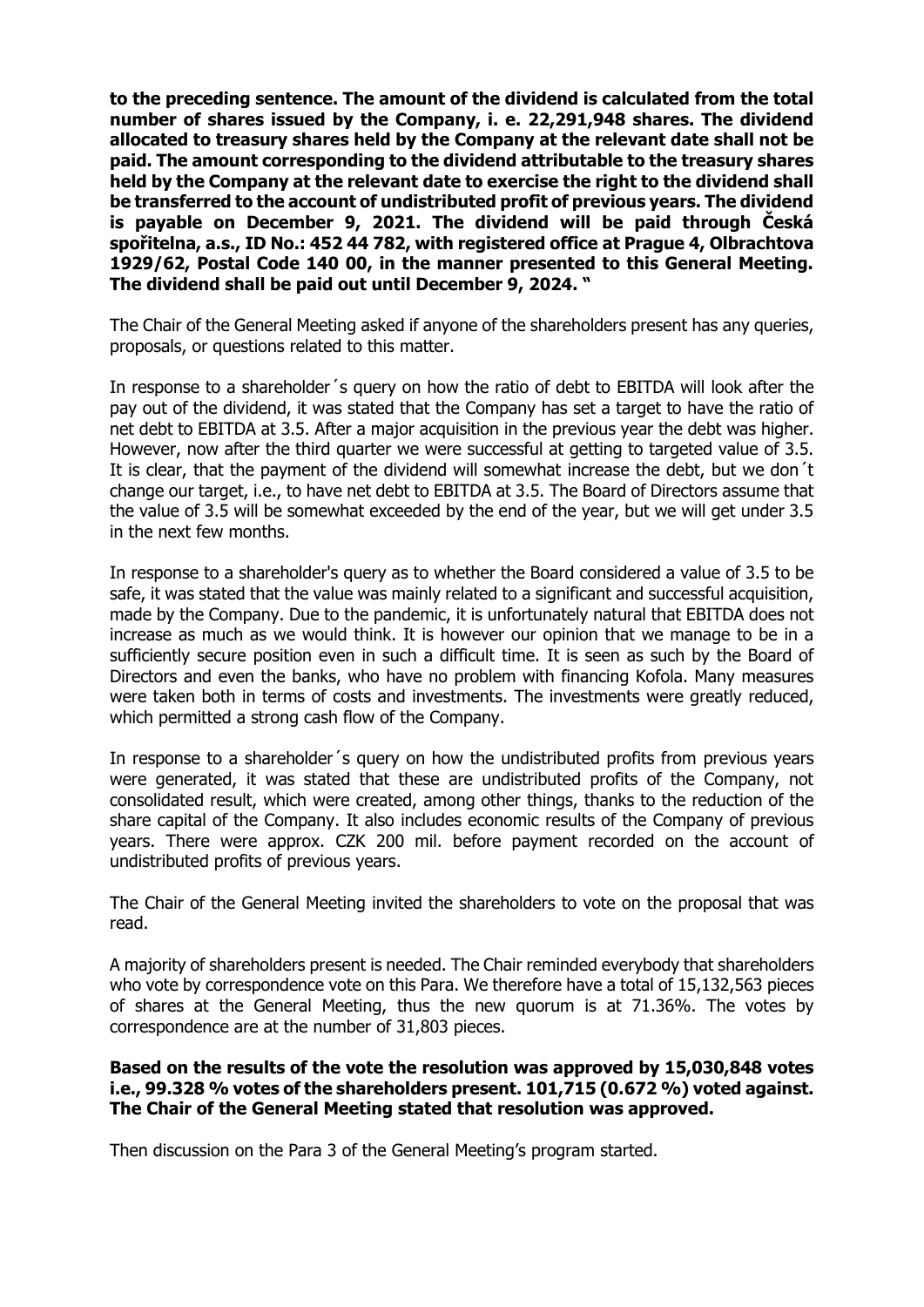# **Para3: Information on the Company´s dividend policy for the period 2021-2023**

The Chair of the General Meeting informed that this para is not submitted to a vote. Then the Chair asked Mr Daniel Buryš to present the policy to the shareholders present.

Mr Buryš informed the General Meeting that the Board of Directors approved on its meeting on the 21 October 2021 the dividend policy for the medium term. The goal of the Board of Directors is to persevere in the ongoing trend of distributing approximately 300 million CZK every financial year among its shareholders. That represents approx. CZK 13.50 before taxes. The realization of this goal is subjected to sufficient funds to distribute (distributable resources) so that the Company´s financial stability is not jeopardised. The Board of Directors believes that declaring our intentions for the future in this way is the right step.

The Chair of the General Meeting asked if anybody of the shareholders present has any questions about the submitted information. Regarding the lack of such questions, the Chair moved on to the next para of the program.

# **Para 4: Re-election (confirmation of the current member in office) of a Member of the Company´s Audit Committee**

This para was put on the program by the Board of Directors due to the upcoming end of term of the Audit Comitee´s Chair, Mr Šobotník. The Company would like to prevent the vacancy of a position in the Audit Committee. The Company is satisfied with how Mr Šobotník performs his position. His confirmation in function is proposed for another term of 5 years.

The Chair of the General Meeting read the proposal of the resolution:

"The General Meeting of the Company decides to re-elect (confirm the current member in office) the member of the Audit Committee of the Company, Mr. Ing. Petr Šobotník, born on May 16, 1954, residing at Jeseniova 2861/46, Žižkov, 130 00 Prague 3 due to the approaching end of his term of office."

Nobody of the shareholders present has made any other proposal or counterproposal or raised any query or comment, so the resolution was put to vote. A majority of votes of the shareholders present is required to adopt this resolution. It was further reminded that votes by correspondence are also counted.

# **Based on the results of the vote the resolution was approved by 15,012,980 votes i.e., 99.210% votes of the shareholders present. 119,583 (0.790%) voted against. No votes abstained. The Chair of the General Meeting stated that resolution was approved.**

Then discussion on the Para 5 of the General Meeting's program started.

# **Para 5: Approval of the acquisition of treasury shares by the Company and/or its controlled entity**

The Chair of the General Meeting asked Mr. Daniel Buryš to acquaint the present with the resolution.

Mr Buryš informed that pursuant to applicable provisions of the Act on Business Corporations, the Company may acquire its own shares, and a person/entity controlled by the Company may acquire shares of the Company, provided that a General Meeting of the Company has resolved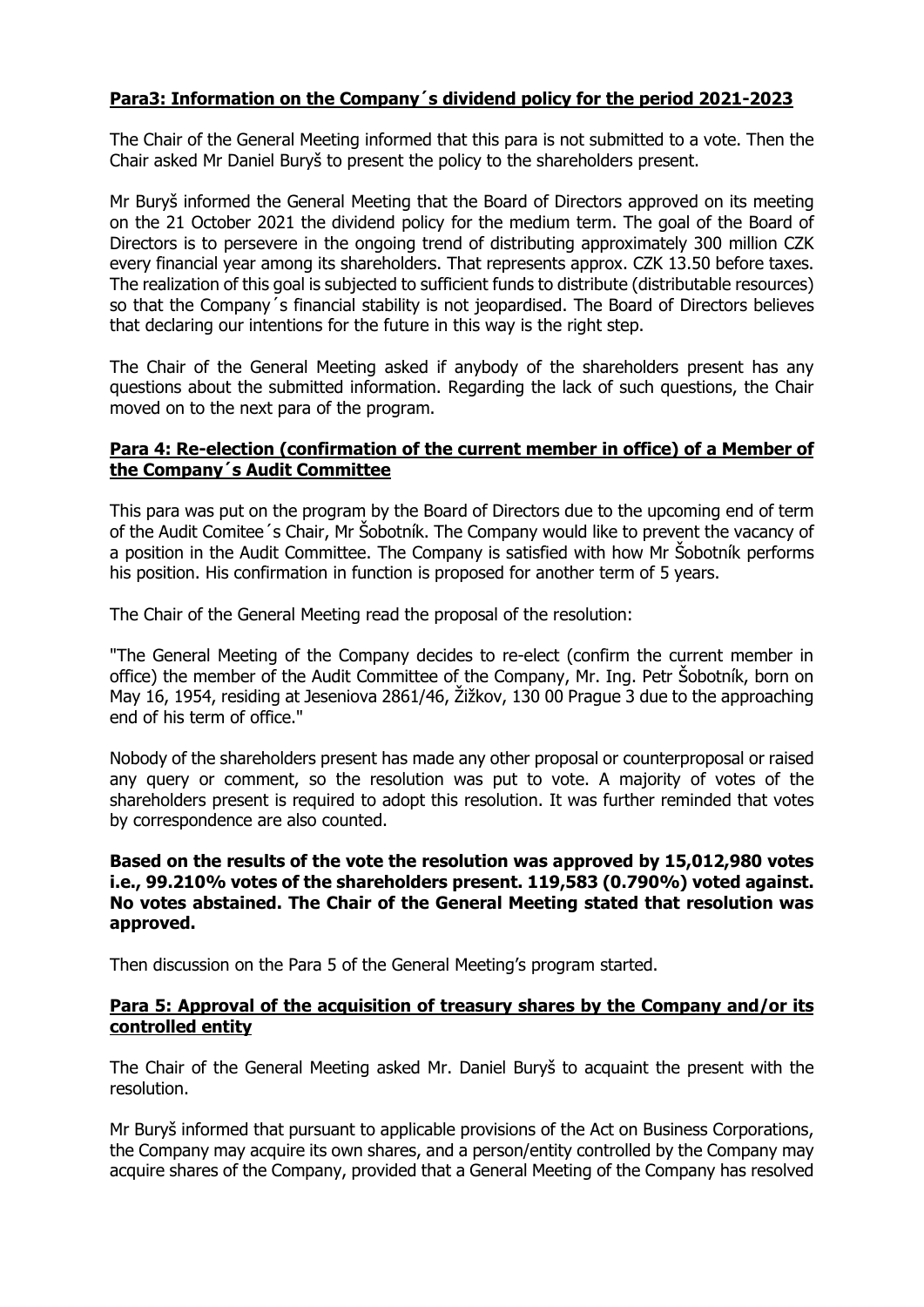on such acquisition of shares. For this reason, the acquisition of shares issued by the Company by the Company itself or by its directly or indirectly controlled company is only possible if a General Meeting of the Company resolves on such acquisition. That is why the Board of Directors decided to put this para on the General Meeting´s program.

As you know, in 2017, the company Radenska has acquired 1,114,109 book-entered common registered shares issued by the Company, with the nominal value at that time of CZK 100 each. Of these shares, Radenska currently owns 1,084,851 book-entered common registered shares issued by the Company, with the nominal value of CZK 50. The applicable legal regulations may raise doubt as to the period of time for which it is possible to own the Company's own shares. The Board of Directors is currently in the process of analysing what to further do with these shares, including the possibility of the shares being acquired by the Company itself and/or by another company that is, or will be following the adoption of the draft resolution, directly or indirectly controlled by the Company ("Controlled Company"). The Board of Directors will assess the individual alternatives. For this reason, it has been proposed that the General Meeting approve the transfer of these shares to the Company itself and/or to a Controlled Company. The respective draft resolution proposes to approve that the shares may be acquired by the Company and/or Controlled Company in any manner. If they are acquired for consideration, it is proposed to determine that the minimum possible price per share must be CZK 250, and the maximum possible price per share must be CZK 1,000. This is a requisite required for a resolution by the Act on Business Corporations in these cases. The above range of the minimum and the maximum prices per shares has been proposed so as to allow, within the four-year period in which the shares may be acquired under the resolution, to acquire the shares (if acquired for consideration) for a price that will be adequate to the value of one share of the Company at the time. Setting a price range is required by the law, that is why it is proposed.

Further the Chair of the General meeting asked the shareholders present whether they have any queries, proposals or counterproposals.

In response to a shareholder´s query on how a difference in the amount of shares owned by the Radenska Company, it was stated that all was published in the Company´s annual reports. A part of the shares was used for an option programme. The transfer of the shares to the Company was announced in March 2021, the Company used them for the option programme. A small part was used as a reward for provided services. All the details are in the annual reports.

After that, a representative of the shareholder Mattoni 1873 a.s. raised an objection against this para. He stated that Mr Buryš did not mention one important circumstance, and that is the Supreme court´s decision which stated that the acquisition of the shares by the Radenska company was contrary to the law. The representative of the shareholder Mattoni 1873 a.s. followed by reading the objection worded as follows:

We do not agree with the resolution, and we raise the objection against it. As indicated in the Supreme Court´s decision file No. 27 Cdo 2731/2019 dated 30 June 2021, in the year 2017 the Radenska company acquired shares (1,114,109 pieces) in violation of the law because it has acquired them without a previous approval of the General Meeting of Kofola. Pursuant to Sec. 308 in conjunction with Sec. 318 of the Act on commercial corporations (ACC), all own shares, that have been acquired by the controlled entity, shall be disposed of within a year after the date of their acquisition. The obligation to dispose of the shares according to the Sec. 308 par. 2 of the ACC affects, in the case of unauthorized acquisition of treasury shares by the controlled entity, even the parent company. This requirement cannot be fulfilled by transfer of shares to the parent company or to another subsidiary, such an alienation could be seen as a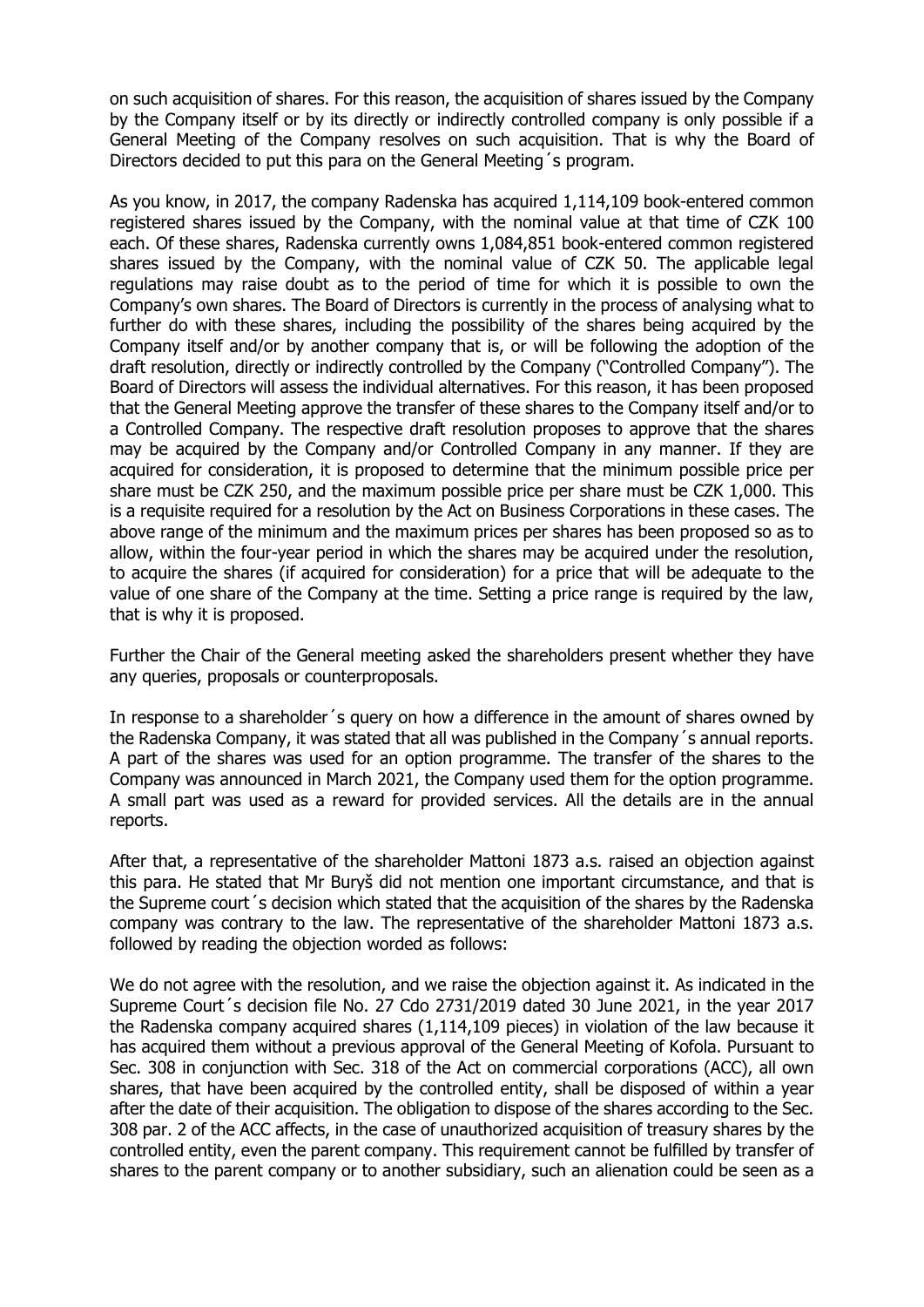circumvention of law, which goal is, from a functional point of view, to restore the state prevailing before the unauthorized acquisition of the shares. A resolution that approves such a transfer must be, in our opinion, declared void because it is contrary to accepted principles of morality.

In this context, it is important to draw attention to the serious deficiencies in the justification of the resolution in the invitation to the General Meeting. In it, the reason for the transfer of shares is determined, without further precision, as the fact that the applicable law can raise doubts on how long it is possible to own treasury shares. That is grossly misleading. It is obvious, that the law does not raise any such doubts, it is on the contrary absolutely clear and the professional public does not have any doubts about it. The justification also doesn´t mention the aforementioned decision of the Supreme Court file No. 27 Cdo 2731/2019 which is well known to the Board of Directors of the Kofola company and the consequences of which the draft resolution apparently seeks to avoid. Such a manipulative wording of the justification of the resolution cannot be seen as a proper fulfilment of the content requirement of the invitation to the General Meeting according to the Sec. 407 par. 1 letter f) of the ACC and such a procedure is contrary to the principle of fairness according to the Sec. 6 of the Act No. 89/2012 Coll. (Civil Code). In this case the invitation doesn't let the shareholders to evaluate the essence and the effects of the proposed solution, which burdens the whole process of its adoption with a defect and may be a reason for the invalidity of the resolution.

The resolution authorises the Company's Board of Directors to acquire the shares at any time over the next 4 years but does not specify whether the shares are to be acquired for consideration, and in the event that this is the case, the range of the permissible purchase price is set at approximately 76 % to 306 % of the current stock exchange price. This vague definition of the nature of the transaction essentially gives the Board of Directors free rein to acquire the shares at any time and in any manner, for no consideration or for consideration at essentially any price. We are convinced that such a procedure is contrary to the spirit and purpose of the regulation of the acquisition of treasury shares, which presupposes that the resolution of the General Meeting approving such a procedure defines with sufficient specificity the basic conditions of the acquisition of shares so that the shareholders can evaluate the impact of the transaction on the company. In our view, therefore, the proposed resolution may also be held to be void for vagueness. The shareholder has requested that the objection be recorded in the relevant minutes of the meeting.

Subsequently, it was informed that the Supreme Court decision was communicated to the Company. The Supreme Court decision annulled the High Court's decision; the case was referred back to the High Court for further hearing. The High Court had initially upheld the arguments of the Company, or rather dismissed Mattoni's claim that the resolution of the General Meeting was invalid. The Supreme Court´s decision annulled such decision and referred the case for a new trial. The case will be heard next year. So far, no hearing has taken place in this case.

Mattoni's representative further added that the Supreme Court's opinion is binding on the High Court, i.e. the High Court's decision will most likely be modified. Of course, we cannot prejudge. The delivered objection relates to all shares that were acquired in 2017, i.e. 1,114,109 shares, including those transferred under the share option programme and as reward for provided services. Subsequently, a representative of Mattoni handed over a written copy of the objection to the Vice-Chair of the Board of Directors, Mr. Buryš.

In response to a question from the shareholders present, it was confirmed that the court was not ruling on the invalidity of the resolution of the General Meeting, but on the annulment of the High Court's decision. In the reasoning of the decision, the court stated that in its view,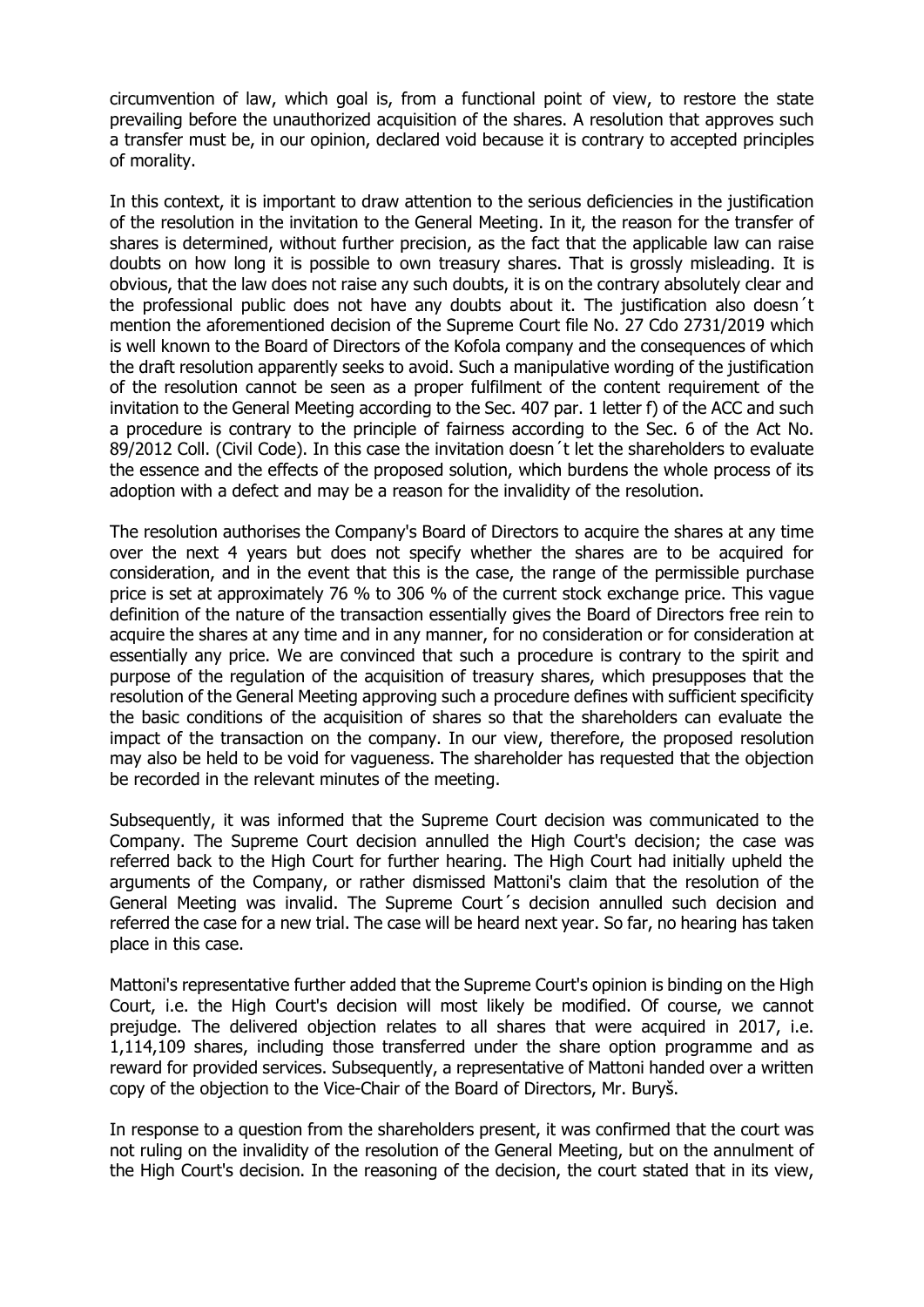prior approval should have been required, prior meaning before the buy-out offer was made public. The transfer of the shares took place after approval of the transfer by the General Meeting of the Company. The General Meeting approved the transfer in 2017. Mattoni challenged the approval of the transfer. This was followed by a decision of the High Court, which dismissed the action. Then came the decision of the Supreme Court, which overturned the High Court's decision and remanded for further consideration, holding that prior approval of the general meeting was required before the offer was made. The decisions of the Supreme Court are published, so shareholders can consult them. This is a question of a legal expertise. The Board will proceed as is proposed if the General Meeting approves it. It is not the Company's intention to continue to hold the shares.

The representative of the shareholder Mattoni also asked whether the original purchase price (CZK 440) would be taken into account in the buy back. The price will be market price as in any transaction.

Mr. Buryš further stated that today the shares are owned by Radenska, which is 100% owned by the Company. It can therefore be said that they are owned by the Company. The intentions, why we wanted to own the shares, have not come true. Of course, if there will be any court decision, the Company will analyse it and comply with it. But there is no final decision yet.

Today, a vote is taken on the possibility of transferring shares within the group. The Board of Directors will analyse how best to dispose of the shares. There are several options, including the possibility of selling them and transferring them to the parent company so that they can be cancelled. Even if the resolution of the General Meeting is declared invalid, this does not change the validity of the transfers that have already taken place. The remedy is to take the shares out of the Company within 1 year.

The Chair of the General Meeting then invited the General Meeting to vote on the proposal as follows:

# **Proposal of resolution:**

**"Pursuant to Sec. 301 (1) (a) and (2) of Act No. 90/2012 Sb., on Business Companies and Cooperatives (Act on Business Corporations), as amended ("Act on Business Corporations"), and Sec. 318 (1) of the Act on Business Corporations, the General Meeting of the Company approves that:** 

- **1) The Company and/or any company existing at the time of the adoption of this resolution, or incorporated thereafter, directly or indirectly controlled by the Company ("Controlled Company"), may acquire the maximum of 1,084,851 book-entered common registered shares issued by the Company, with the nominal of CZK 50 each, which are registered with Centrální depozitář cenných papírů, a.s. under ISIN CZ0009000121 ("Shares"), from RADENSKA, družba za polnitev mineralnih voda in brezalkoholnih pijač, d.o.o., a company established and existing pursuant to laws of Slovenia, with its registered office at Boračeva 37, 9252 Radenci, Republic of Slovenia, Registration No.: 5056152000, Tax Identification No.: SI 81280483, in any manner, within 4 years from the adoption of this resolution; and**
- **2) If the acquisition of Shares pursuant to para 1 above is made for consideration, the Company and/or Controlled Company may acquire the Shares under the terms and conditions set out in para 1 above for the minimum price of CZK 250 per Share and the maximum price of CZK 1,000 per Share."**